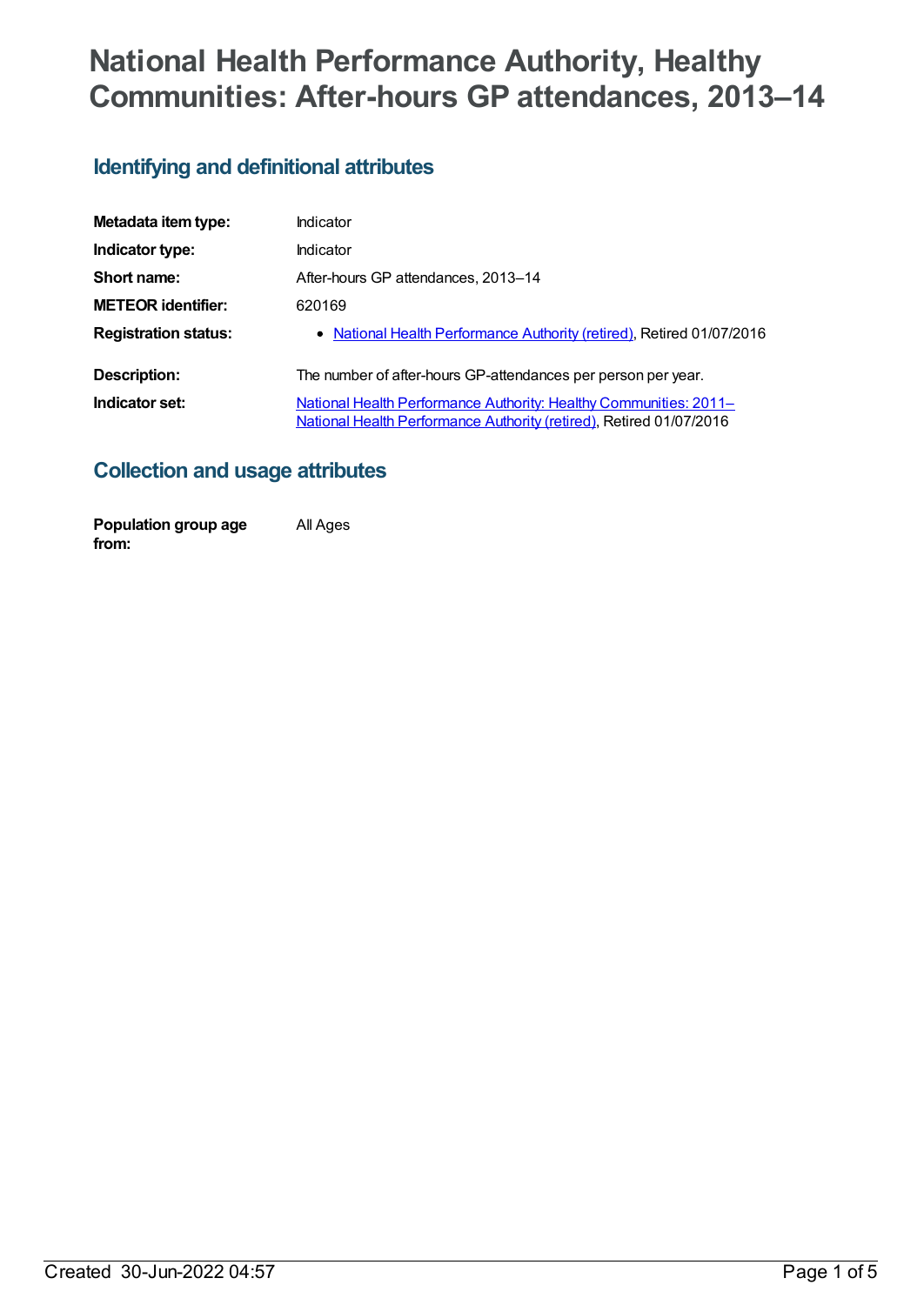**Computation description:** GP after-hours attendances are Medicare benefit-funded after-hours patient/doctor encounters, such as visits and consultations, for which the patient has not been referred by another doctor. They include urgent and non-urgent non-referred attendances.

> Relevant non-referred Medicare Benefits Schedule (MBS) items used in this indicator are:

For urgent attendances after hours, all items in MBS Group A11 (Urgent attendance after hours).

For non-urgent attendances after hours, all items in MBS Groups A22 (General practitioner attendances to which no other item apples) and A23 (other nonreferred after hours attendances to which no other item applies).

Rates are directly age-standardised to the 2001 Australian population. In undertaking age standardisation of MBS data, the age of each person was determined from the last MBS service of any type, processed by the Department of Human Services in 2013–14. All MBS services for each individual processed in 2013–14, were attributed this age. For MBS data, Primary Health Network (PHN) and SA3 were derived from the enrolment postcode for each person from the last MBS service of any type, processed by the Department of Human Services in 2013–14. All MBS services for each individual processed in 2013–14 were attributed to this postcode. MBS postcode level data were allocated to PHN and SA3 regions using concordance files provided by the Australian Bureau of Statistics (ABS).

SA3 level data for 2013-14 are not directly comparable to previous years due to a change in method for allocating post-office box (PO box) addresses to SA3 geographies. The change in method means that data for people with a PO box postcode recorded as their residential address may be included in SA3 totals.

Individual SA3 level data has been provided for the Northern Territory for 2013-14. Previously, this data was provided at the state level only.

Numerator data - Medicare (MBS) data provided by the Department of Health for the financial year of processing, 2013–14.

Denominator data – Estimated Resident Population at 30 June 2013 provided by ABS.

Presented as average per person.

Before MBS data are published by NHPA all confidential data cells are suppressed.

The current definition of confidential data is as follows:

- For number of MBS services:
	- if number of services is less than 6 or
	- if number of services is equal to or greater than 6 but
		- one provider provides more than 85% of services or two providers provide more than 90% of services or
		- one patient receives more than 85% of services or two patients receive more than 90% of services.
- If data on number of services is confidential, corresponding data on other measures such as MBS benefit paid is also regarded as confidential.

**Computation:** (Numerator ÷ Denominator)

After-hours GP attendances 2013–14

After-hours GP attendances, age standardised 2013–14

For more information about age-standardisation, please see:

[/content/index.phtml/itemId/327276](file:///content/327276)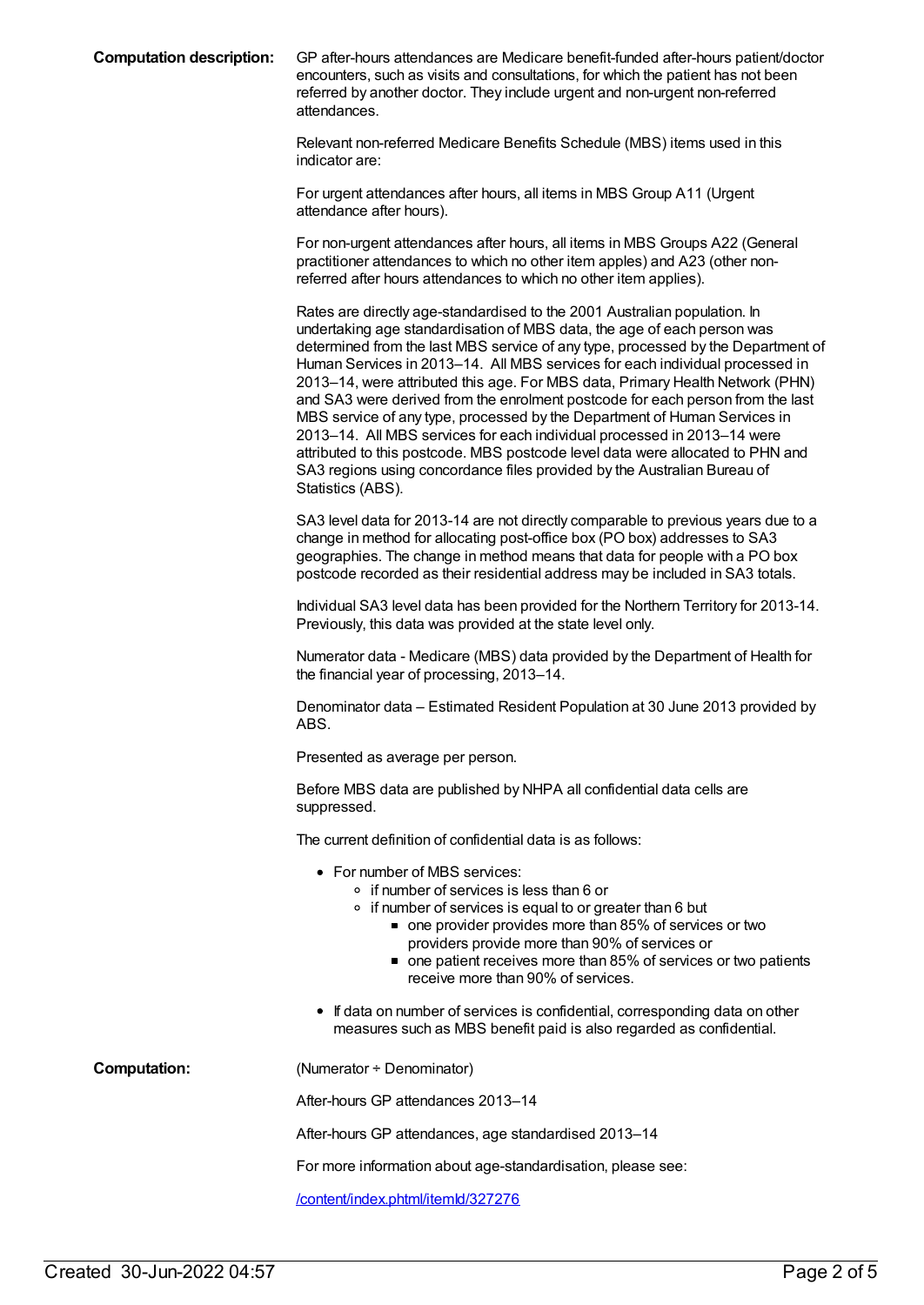| <b>Numerator:</b>               | Number of after-hours GP attendances claimed through the Medicare Benefits<br>Schedule.    |
|---------------------------------|--------------------------------------------------------------------------------------------|
| <b>Numerator data elements:</b> | Data Element / Data Set-                                                                   |
|                                 | Person-age, total years N[NN]                                                              |
|                                 | Data Source                                                                                |
|                                 | Medicare (MBS) data                                                                        |
|                                 | Guide for use                                                                              |
|                                 | Data source type: Administrative by-product data                                           |
|                                 | Data Element / Data Set-                                                                   |
|                                 | Address-Australian postcode, Australian postcode code (Postcode datafile)<br>{NNNN}        |
|                                 | Data Source                                                                                |
|                                 | Medicare (MBS) data                                                                        |
|                                 | Guide for use                                                                              |
|                                 | Data source type: Administrative by-product data                                           |
|                                 | Data Element / Data Set-                                                                   |
|                                 | Person-General Practitioner MBS out of hours health assessment indicator.<br>yes/no code N |
|                                 | Data Source                                                                                |
|                                 | Medicare (MBS) data                                                                        |
|                                 | Guide for use                                                                              |
|                                 | Data source type: Administrative by-product data.                                          |
|                                 |                                                                                            |
| Denominator:                    | Total estimated resident population (ERP) of Australia at 30 June 2013                     |
| Denominator data<br>elements:   | Data Element / Data Set-                                                                   |
|                                 | Person-estimated resident population of Australia, total people N[N(7)]                    |
|                                 | Data Source                                                                                |
|                                 | ABS Estimated resident population (total population)                                       |
|                                 | Guide for use                                                                              |
|                                 | Data source type: Census based plus administrative by-product data                         |
| Disaggregation:                 | By Primary Health Network areas                                                            |
| <b>Disaggregation data</b>      | Data Element / Data Set-                                                                   |
| elements:                       | Address-statistical area, level 3 (SA3) code (ASGS 2011) NNNNN                             |
|                                 | Data Element / Data Set-                                                                   |
|                                 | Administrative health region-Primary Health Network identifier, code<br><b>AAANNN</b>      |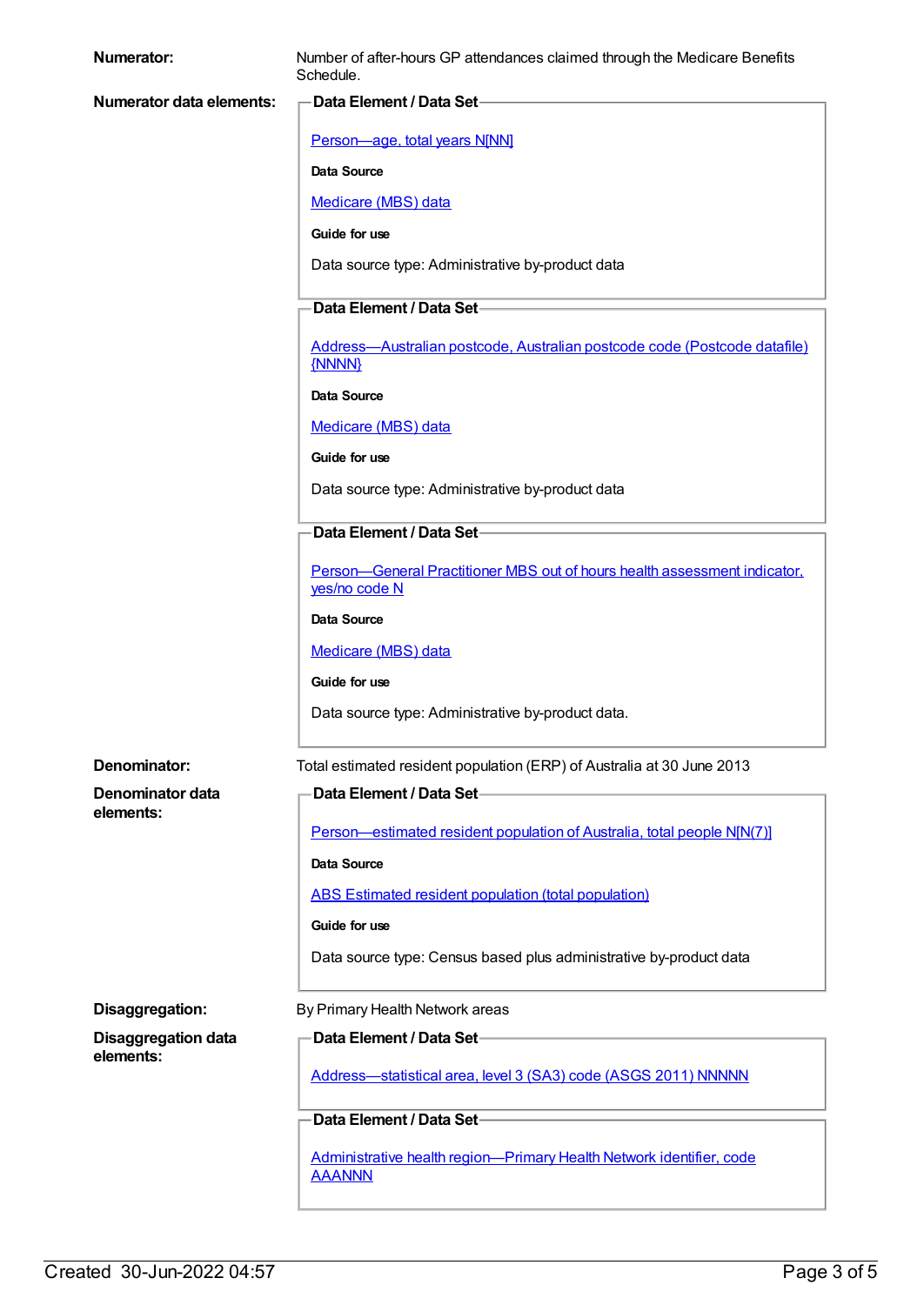## **Representational attributes**

| <b>Representation class:</b>   | Mean (average) |
|--------------------------------|----------------|
| Data type:                     | Real           |
| Unit of measure:               | Person         |
| Format:                        | <b>NNNN.N</b>  |
| Indicator conceptual framework |                |

| <b>Framework and</b> | <b>PAF-Equity of access</b> |
|----------------------|-----------------------------|
| dimensions:          |                             |

#### **Data source attributes**

| Data sources:             | <b>Data Source</b>                                       |
|---------------------------|----------------------------------------------------------|
|                           | ABS Estimated resident population (total population)     |
|                           | Frequency                                                |
|                           | Quarterly                                                |
|                           | <b>Quality statement</b>                                 |
|                           | ABS Estimated resident population (total population), QS |
|                           | Data custodian                                           |
|                           | <b>Australian Bureau of Statistics</b>                   |
|                           | Data Source                                              |
|                           | Medicare (MBS) data                                      |
|                           | Frequency                                                |
|                           | Annually                                                 |
|                           | Data custodian                                           |
|                           | Department of Health                                     |
| Accountability attributes |                                                          |

## **Accountability attributes**

| <b>Reporting requirements:</b>                                                     | National Health Performance Authority-Performance & Accountability Framework |
|------------------------------------------------------------------------------------|------------------------------------------------------------------------------|
| <b>Organisation responsible</b><br>for providing data:                             | For MBS data Department of Health.                                           |
|                                                                                    | For ERP data Australian Bureau of Statistics.                                |
| <b>Accountability:</b>                                                             | National Health Performance Authority                                        |
| <b>Further data development / Specification: Long-term</b><br>collection required: |                                                                              |
| Release date:                                                                      | 19/11/2015                                                                   |

#### **Source and reference attributes**

| <b>Relational attributes</b>    |                                                                              |
|---------------------------------|------------------------------------------------------------------------------|
| Reference documents:            | National Health Performance Authority-Performance & Accountability Framework |
| Origin:                         | <b>Healthy Communities</b>                                                   |
| <b>Submitting organisation:</b> | National Health Performance Authority                                        |